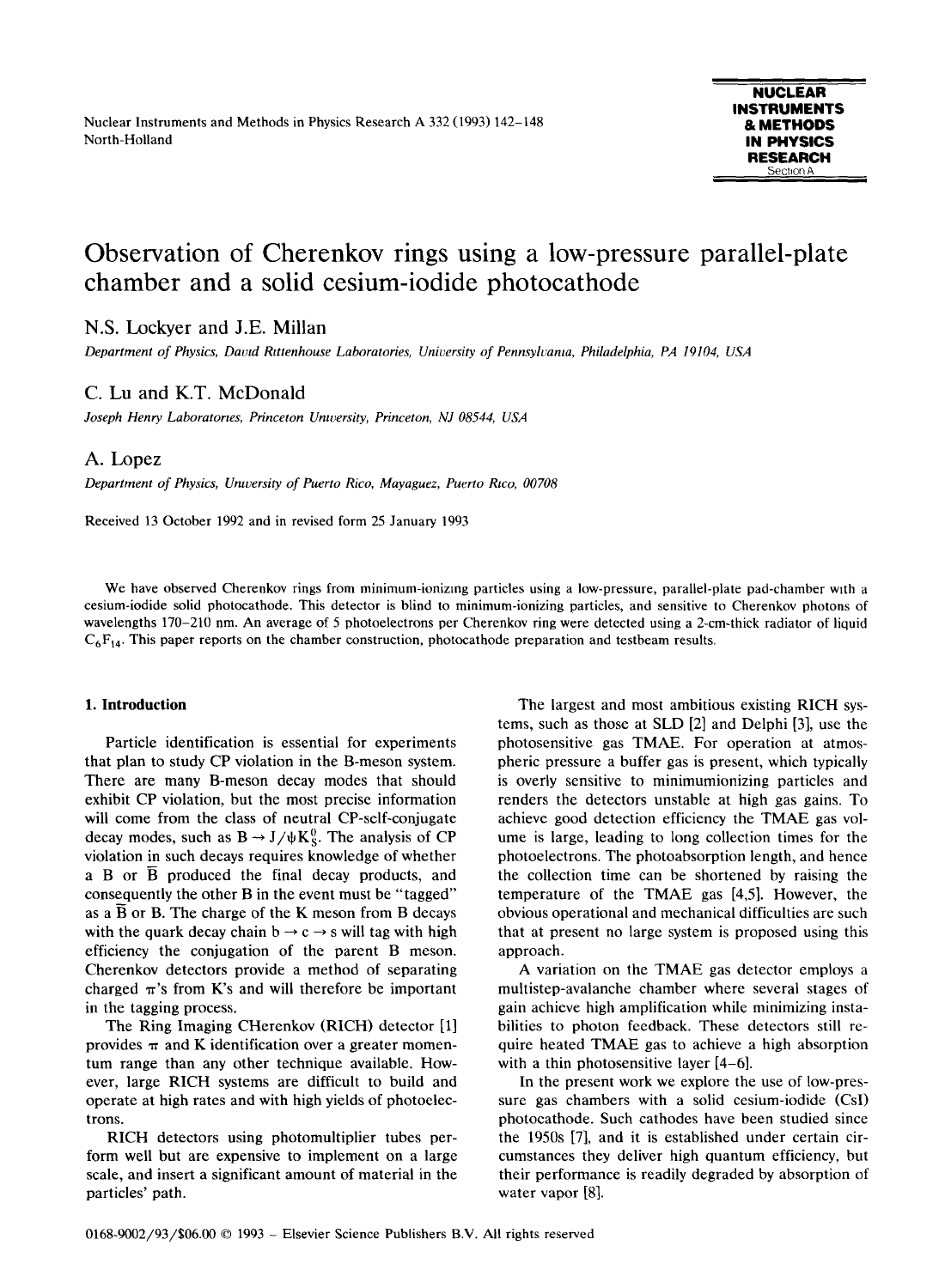

Fig. 1. Schematic view of the detector showing the radiator, low-pressure gas volume, semitransparent steel-mesh anode, pad-plane cathode, and configuration of printed-circuit boards on which the SVX readout chips are mounted.

In the last two years the work of the Anderson group at Fermilab [9-11], the Charpak group at CERN [12,14], the Ypsilantis group at Collège de France [13], and the Breskin group in Israel [15,16] indicates great promise for RICH detectors using high-quantum-efficiency CsI photocathodes. The fast time response of the solid photocathode [9,14] enables <sup>a</sup> RICH detector to be designed with a pad-chamber readout which will be appropriate for use at high-luminosity hadron colliders and B factories. Low-pressure operation renders the detector almost blind to minimumionizing particles, so they can be operated at very high gas gain. Furthermore, there is little loss of photoelectrons due to backscattering onto the cathode [17], and ion collec-



2. Schematic of the experimental apparatus and the data-acquisition system .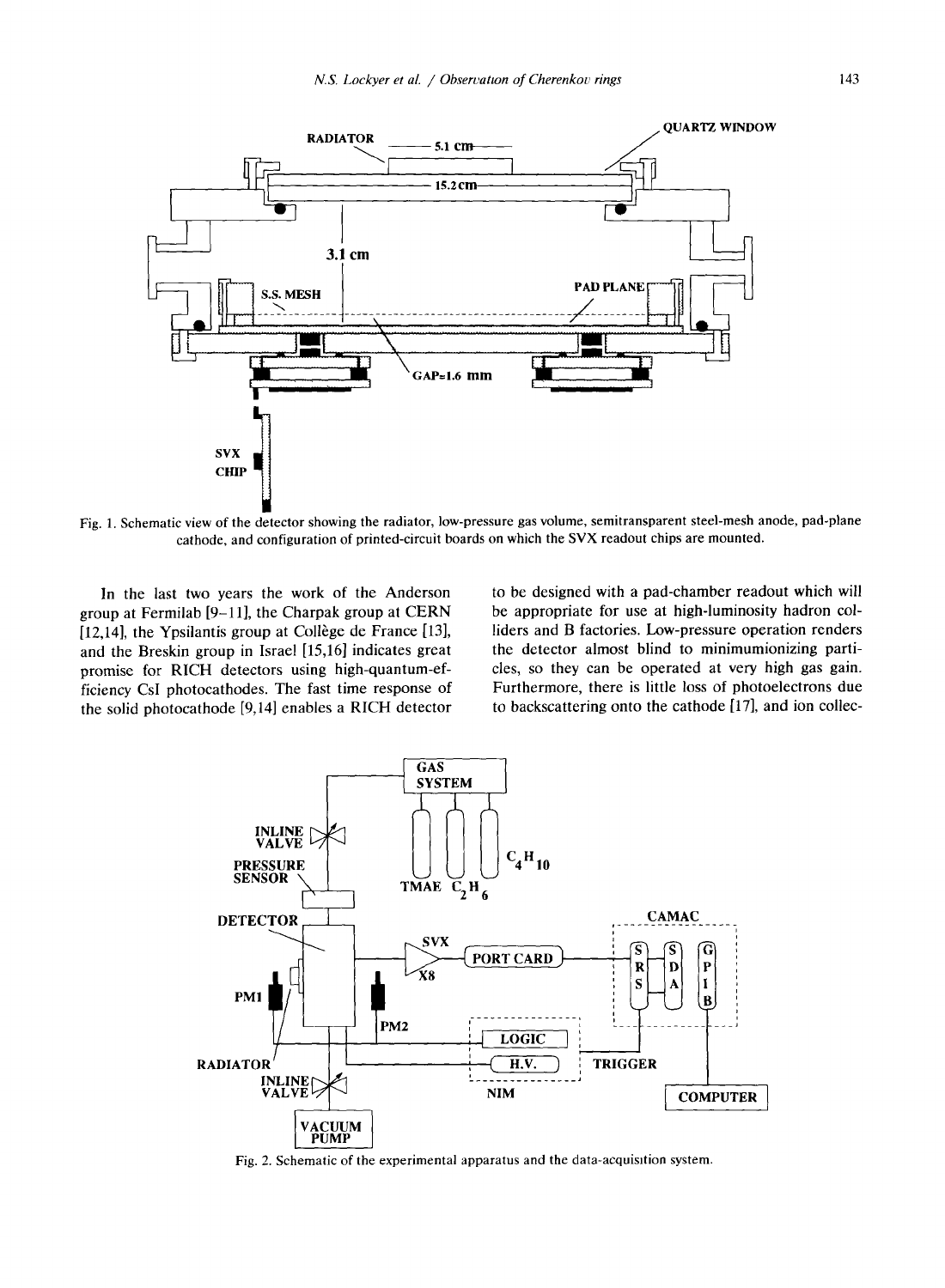tion times are minimized as the mean free path is long. CsI cathodes coupled to low-pressure chambers show good quantum efficiency for wavelengths up to  $\approx 210$ nm, so can be used with relatively inexpensive quartz windows. The resulting narrow sensitivity in wavelength (170–210 nm) minimizes chromatic dispersion as needed for good  $\pi/K$  separation.

We have built and tested <sup>a</sup> parallel-plate, low-pressure RICH detector with <sup>a</sup> CsI photocathode evaporated onto cathode pads. This paper presents details of the construction and performance of the detector when subjected to minimum-ionizing particles.

#### 2. Detector description

#### 2.1 . Overview

The schematic layout of the RICH detector is shown in fig. 1. Particles enter from the top and traverse the liquid radiator. Cherenkov photons emitted in the radiator pass through the quartz window, through the gas at low-pressure enclosed in a stainless-steel vessel, through the steel-mesh anode plane, and photoeject electrons from the CsI photocathode on the surface of the cathode-pad plane. Each copper pad is instrumented with its own preamplifier channel of an SVX readout chip [18] which connects to a CAMAC-based data-acquisition system [19], sketched in fig. 2.

Cherenkov light is emitted by relativistic particles crossing the radiator of index n and thickness  $l$  at angle  $\theta_c = \cos^{-1} 1/n$ , and fills a circle of radius  $r =$ l tan  $\theta_c$  at the exit of the radiator. After the light crosses a gap of thickness  $L$  to the photodetector it occupies a ring of (inner) radius  $R = L \tan \theta$  and thickness r, where sin  $\theta = n \sin \theta_C$  according to Snell's law. Thus we employ the method of "proximity focusing" i.e., no focusing at all, to allow the ring to spread out laterally. For good  $\pi/K$  separation the ratio  $r/R$ must be small.

In the present detector a Cherenkov ring has an outer radius  $R + r = 6.3$  cm after a drift of 1.2 cm in the quartz windows and 3.1 cm in the chamber gas. This is somewhat smaller than optimal for use in high-energy experiments, but keeps the prototype suitably compact. The pad size is  $8 \times 8$  mm<sup>2</sup> for a total of 332 pads over the 9-cm-radius active area.

#### 2.2. Radiator

We use  $C_6F_{14}$  (index = 1.273 at 206 nm [3], item FC-72 of the Fluorinert Products Division of 3M Corporation, St. Paul, MN) as the radiator. The optical transmission over a 1-cm path was measured with a Perkin-Elmer  $\lambda$ 3 spectrophotometer, after purification with molecular sieve, to be  $60\%$  at 190 nm and rising to  $> 90\%$  above 220 nm. We have since shown the optical transmission can be improved to  $> 84\%$  at 190 nm by using Oxisorb (MG Industries, Valley Forge, PA) and that the molecular sieve is not needed, consistent with the experience of other groups [2,3].

The radiator was contained in a cylindrical spectrophotometer cell made from Suprasil quartz (Type 35, NSG Precision Cells, Farmingdale, NY). The liquid thickness is 2.0 cm, the inner diameter of the cell is <sup>5</sup> .0 em, and the walls are 0.1 cm thick. The cell has <sup>a</sup> Teflon plastic stopper and is mounted just outside the quartz window of the detector.

#### 2.3 . Chamber construction

Cherenkov light enters the chamber through a 15 .2 cm-diameter, 1.1-cm-thick UV fused-silica window (Wilmad Glass Company, Buena, NJ) in the detector . The transmission is typically 90% for wavelengths greater than 170 nm. The vacuum seals between the window and chamber body, and between the chamber body and endplate are made with O-rings.

Gas amplification of photoelectrons occurs in a homogeneous electric field between the cathode-pad plane and the anode-mesh plane . The pad plane is connected to ground through the readout chips. The mesh plane is located 1.6 mm from the pad plane and is held at about  $+600$  V.

The mesh plane is constructed from 80%-transparent stainless-steel cloth made of wire  $27 \mu m$  in diameter with 270  $\mu$ m spacing (Gerard Daniel and Co., New Rochelle, NY). The mesh-plane was stretched by a square frame and soldered onto a <sup>1</sup> .6-mm-thick copper-clad G-10 ring with the aid of stainless-steel flux.

The pad plane is constructed as a two-layer G-10 printed-circuit (PC) board, 23 .5 cm in diameter and 3.2 mm thick. The top layer contains the active pad region 9.0 cm in radius surrounded by <sup>a</sup> copper guard ring of 11.5-cm outer radius. There are 332  $8 \times 8$  mm<sup>2</sup> pads with 1-mm gaps etched through the copper. Platedthrough holes connect the pads to  $125 \mu m$ -wide traces on the bottom layer with  $125 \mu m$  minimum spacing between traces. The traces lead to four  $2 \times 50$ -pin connectors  $(1.27 \text{ mm} \times 1.27 \text{ mm} \text{ spacing})$  surface mounted on the bottom layer of the pad plane. A solder mask is deposited on the traces to inhibit contact with ground. The pad plane is fastened to the aluminum endplate with screws at eight points on its circumference.

The endplate has four 6-cm-long by 1.3-cm-wide oval slots that allow the four surface-mount connectors on the pad plane to mate with corresponding connectors on four Interface boards. These boards are fastened to the endplate and potted with RTV-162 to complete the vacuum seal of the detector.

Once the chamber is assembled with a photocath-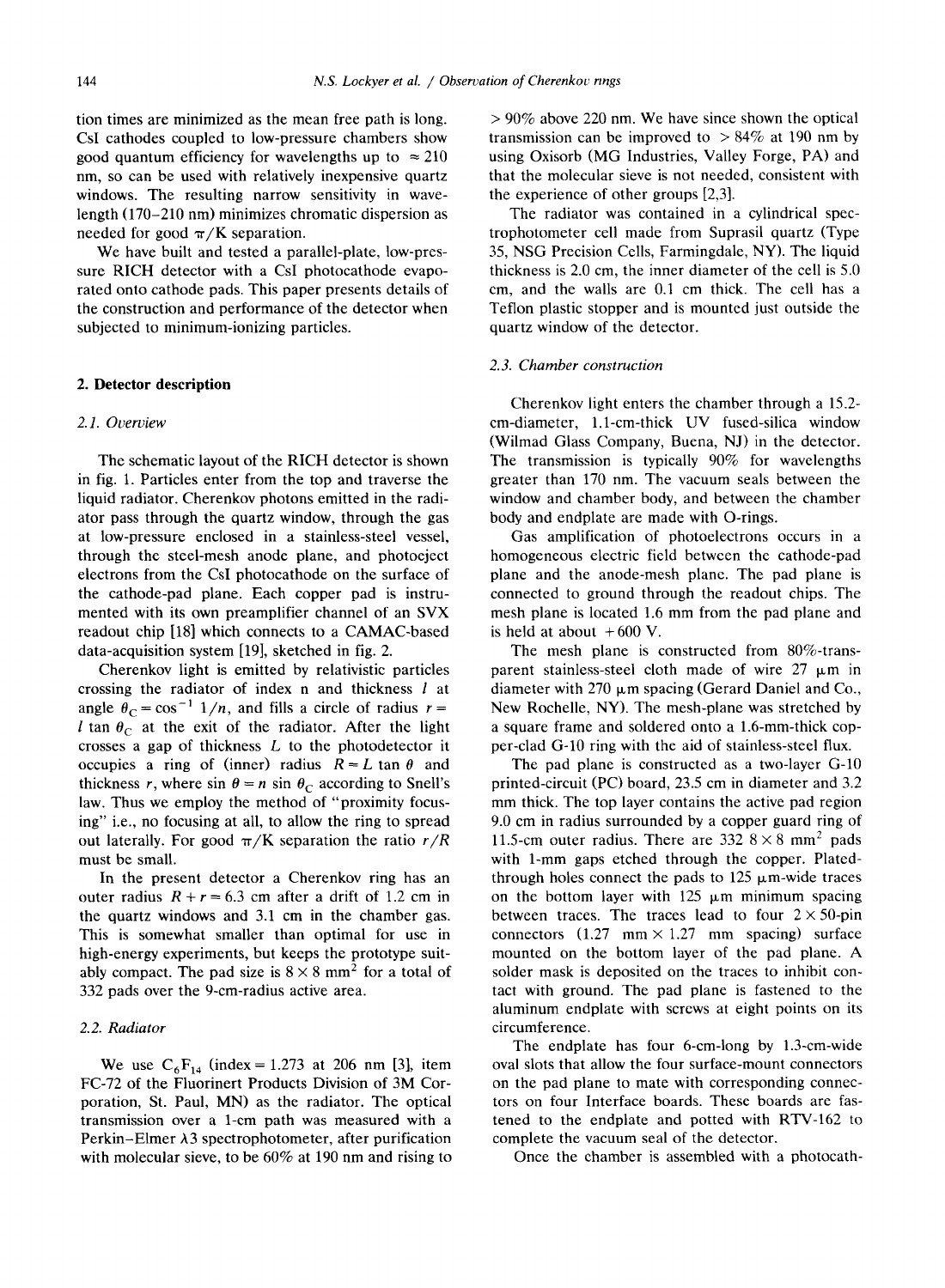

Fig. 3. The single-photoelectron gain spectrum fit to a Polya distribution:  $P(g) \propto (bg/\bar{g})^{b-1} e^{-bg/\bar{g}}$ , where g is the observed gain,  $\bar{g}$  is the average gas gain, and b is a measure of the fluctuation in gain [21]. The chamber was operated with <sup>20</sup> Torr of ethane and at <sup>603</sup> V. The fit was performed only for gain above  $3 \times 10^4$  which determined that  $\bar{g} = 2 \times 10^5$ .

ode its performance as a single-photoelectron amplifier is verified using a pulsed hydrogen-discharge lamp (model TNLD14-01, Hamamatsu Co., Bridgewater, NJ) and <sup>a</sup> preamp (model 142PC, EG&G Ortec, Oak Ridge, TN) connected to a single pad, or group of pads. A typical single-electron spectrum obtained with ethane gas at 20 Torr is shown in fig. 3.

#### 2.4. Readout system

The front-end of the readout system is based on the SVX data-acquisition chip, designed in VLSI technology at Lawrence Berkeley Lab [18] . A set of eight SVX chips mounted on the chamber amplifies the signals from all <sup>332</sup> pads and sends them to <sup>a</sup> CAMAC digitizing module [191.

To connect the SVX input lines to the pads in the chamber and to connect the SVX I/O pads to the external data-acquisition system, three PC boards were designed which we called the Interface, Protection-Circuit and SVX-Carrier boards. The Interface board brings the signals from inside the vacuum vessel out to a connector. The Protection-Circuit board plugs into this connector and protects the input of the SVX chip from high-voltage sparking in the chamber. The SVX-Carrier board contains the SVX chip and connectors that allow communication with CAMAC.

Several Interface board designs were tested to achieve a good vacuum seal without introducing significant leakage currents into the SVX inputs. While two-

component, 5-min epoxy provided a good vacuum seal around the connector, it was slightly conductive and consequently the width of the SVX pedestals increased. This problem was alleviated by removing the epoxy and substituting Glyptol insulation paint. A solder mask over the traces on the Interface board insulates the signal lines from the aluminum endplate. A thin plastic cover with <sup>a</sup> slot in the center was glued on top of the surface-mount connectors on the Interface board, to provide a smooth surface for the O-ring seal between the board and the endplate.

PC-board technology cannot easily provide signal lines matched to the  $50-\mu m$  spacing of the input pads of the SVX chip. We chose to bond only <sup>42</sup> of the <sup>128</sup> available SVX channels per chip. Promex Co. (Santa Clara, CA) mounted the chips on the SVX-Carrier board and the aluminum bonds performed well . A right-angle connector mates the SVX-Carrier board to the connectors located on the Protection-Circuit board. The signals are brought to the data-acquisition system with flat 50-conductor, 100  $\Omega$  cables.

An overview of the data-acquisition system is shown in fig. 2. The system is based on SRS and SDA CA-MAC modules designed at Lawrence Berkeley Laboratory [19] and built for us at U. Oklahoma. These modules provide clock pulses for the SVX chips as well as digitization for the signals.

#### 3. Cesium-iodide photocathode

#### 3.1 . Preparation

The photocathode consists of an evaporated layer of CsI on the copper-pad plane. We follow <sup>a</sup> procedure similar to that of ref. [11].

Heat is applied to the evaporator bell-jar with an infrared lamp while pumping down to a few  $\times 10^{-7}$ Torr with a turbomolecular pump. (Oil-diffusion pumps are to be avoided.) The heating accelerates removal of water vapor. The tungsten boat is then heated to remove residues that may be present after previous evaporations. The evaporator is briefly opened to air and the scintillation-grade CsI crystal is placed on the evaporator boat. Roughly 0.2  $\mu$ m of CsI is then evaporated, without the substrate (pad plane) installed in the evaporator to ensure the crystal is completely free of finger grease or other surface impurities.

The pad-plane substrate is cleaned with water, an abrasive material and ethyl alcohol. The evaporator is opened again to air and the substrate is mounted 30 cm above the boat. A  $1.2$ - $\mu$ m-thick layer of CsI is vacuum-evaporated onto the cathode-pad plane at a rate of approximately 30  $\AA$ /s.

Immediately after the evaporation, the bell-jar is filled with nitrogen gas to atmospheric pressure. This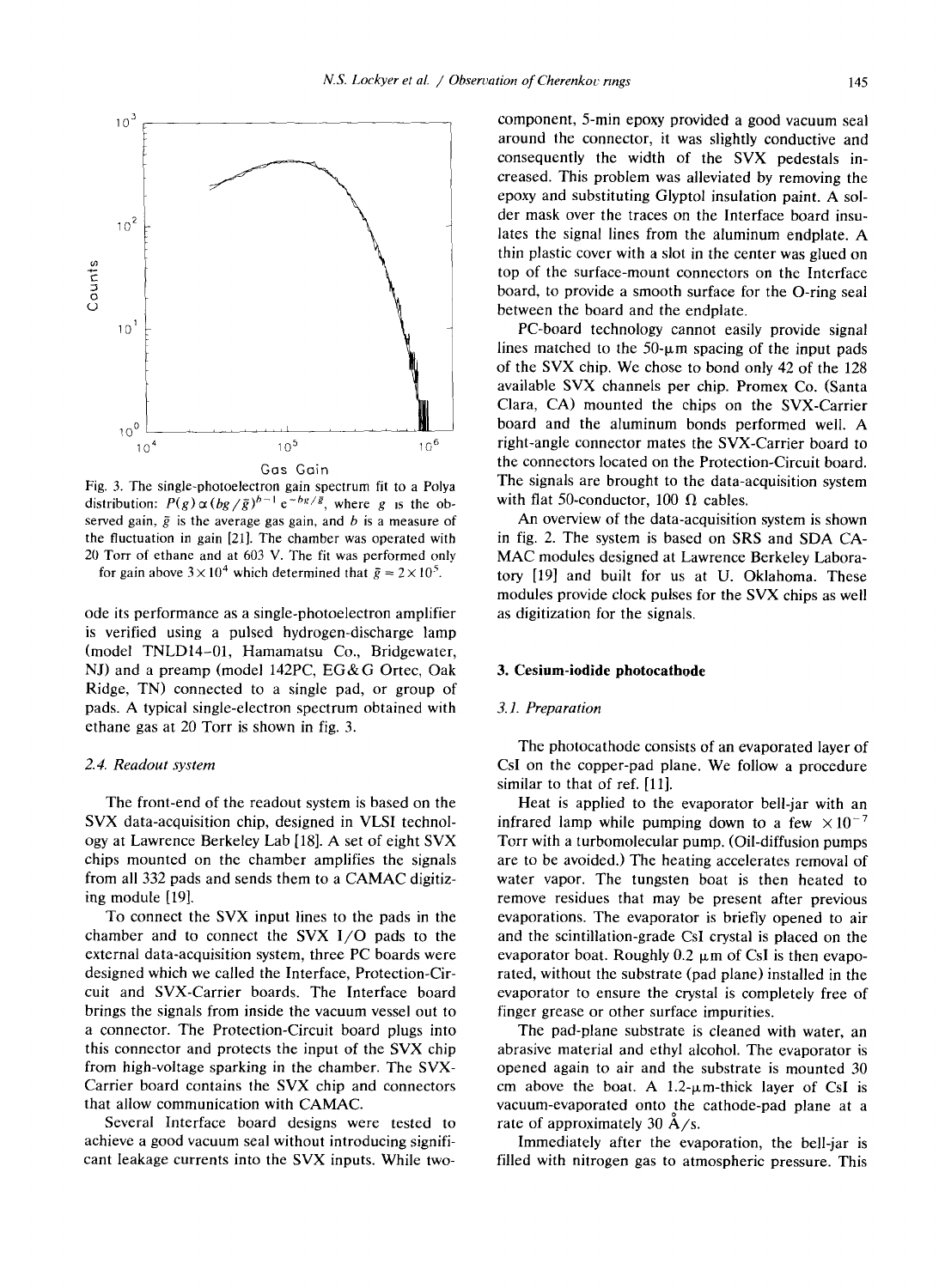step reduces the exposure of the photocathode to water vapor. The pad plane is removed from the bell-jar and installed into the detector vacuum vessel, a process that takes about 10 min and during which time nitrogen gas is continually flowed over the photocathode. The quantum efficiency is reduced by a factor of  $\frac{1}{3} - \frac{1}{2}$ due to absorption of water vapor during this 10-min period, according to the experience of refs . [8,15].

#### 3.2. Improvement of quantum efficiency by heating

We have measured the quantum efficiency of photocathodes produced as above relative to TMAE gas using a technique described by Hoeneisen et al. [9]. In this an additional mesh electrode is place in the chamber to form a low-field collection region for photoelectrons from TMAE gas. By suitable arrangement of voltages on the electrodes the chamber can then be operated with either a solid CsI photocathode, or a with <sup>a</sup> layer of photosensitive TMAE gas. The chamber is exposed to a hydrogen-discharge lamp and the ratio of count rates is observed for the two modes of operation. The results obtained with 300-mTorr TMAE gas must be corrected for 40% absorption in a <sup>1</sup> .5-cm-thick field-free gap prior to the <sup>1</sup> .42-cm thick collection gap, based on an average absorption coefficient measured by Anderson [20]. The dependence on wavelength of the quantum efficiency of CsI  $[11]$  and TMAE gas  $[22]$ 

is, by coincidence, very similar. Comparing to measurements of the absolute quantum efficiency of TMAE [22] we infer that the quantum efficiency of the Csl cathode is 13% at 190 nm, after the cathode has been subjected to the heating described below.

Following the procedure of ref. [11], after installation of the photocathode we began pumping on the chamber while heating the copper-pad plane to about 30°C. We applied the heat with an infrared lamp located 20 cm above the chamber endplate. Metal pins were inserted into the surface-mount connectors on the endplate to provide good thermal contact to the copper pads inside the detector. The temperature was measured with a thermocouple adhered to the pad plane. We also flowed nitrogen gas through the chamber to aid in removing surface contaminants.

During heating the rate of single photoelectrons induced by a hydrogen lamp was monitored as <sup>a</sup> measure of the quantum efficiency . The quantum efficiency improved by about a factor of two in about three hours during this treatment, but did not increase further with prolonged heating.

Applying heat to the chamber did not initially improve the quantum efficiency, rather it decreased by about <sup>a</sup> factor of two. It was realized that adhesives inside the chamber were outgassing rapidly during the heating process and were adhering to the photocathode. There were several possible sources of contami-



Fig. 4. Three plots are single-particle events displaying obvious rings. The fourth plot shows a sum of events from a short run.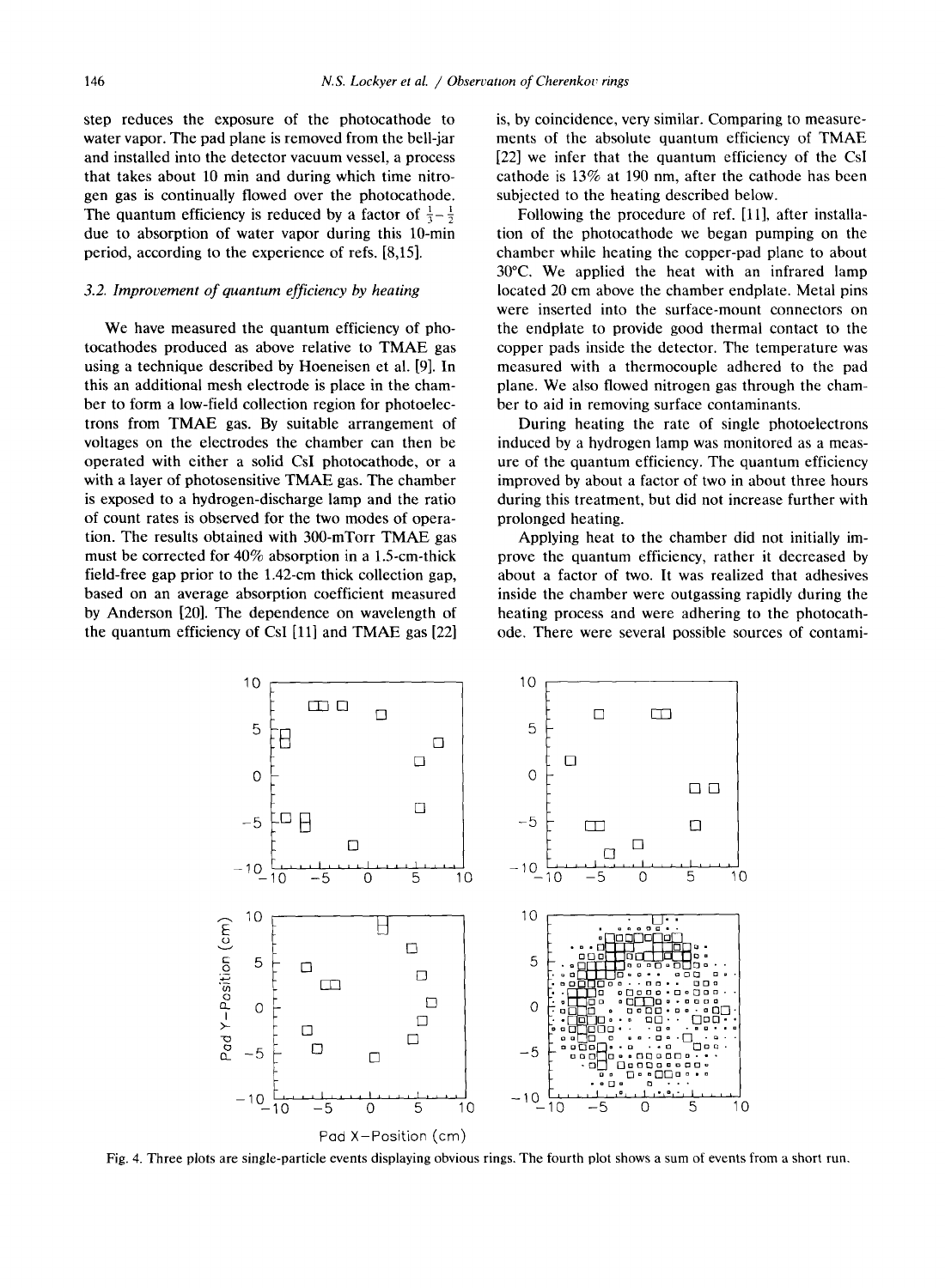nants in the chamber. We were using Kapton tape on the endplate to provide electrical isolation for the signals as well as on the G-10 mesh support ring. In addition, we had originally used Kapton heating tape with an adhesive backing to heat the pads prior to using the infrared lamp. We had also used 5-min epoxy to secure the wire mesh to the G-10 ring. Removing the adhesives and epoxy provided dramatic improvement in the quantum efficiency. Unfortunately, the final detector configuration still contains the adhesive from the thermocouple and a small quantity of singlecomponent RTV-162 sealant. Clearly, future versions of the detector design should give great care to eliminating any substance that can outgas.

## 3.3. The effect of chamber gas on quantum efficiency

The gas in the chamber provides amplification of the photoelectron signal via Townsend avalanches . It also has a marked effect on the quantum efficiency. Low-pressure operation of the chamber with a CsI photocathode and ethane gas results in quantum efficiencies ( $\approx$  7%) for wavelengths around 190 nm almost an order of magnitude larger than vacuum operation  $(z = 1\%)$  [7,11]. But if the gas pressure is increased to one atmosphere the quantum efficiency is reduced, presumably by large-angle scattering of photoelectrons back onto the cathode [17].

#### 4. Testbeam studies

After completing the various laboratory tests of the detector described above we studied the performance of the detector in two testbeams, the M-Test beamline at Fermilab, and behind the C3 beamline dump at Brookhaven Lab. Although we had moderate success at Fermilab, the results presented in this paper are from data taken at Brookhaven.

Three single-particle events (with a larger than average number of hits) are shown in fig. 4 with struck pads indicated as squares. Each photoelectron typically excites one pad, and the ring is easily identified. The chamber gas was ethane at 20 Torr, and the chamber was operated at ambient temperature.

Shown in the lower-right of fig. 4 is the sum of hits over a short run. When adjacent pads were struck they were counted as only a single hit. The area of each bin reflects the summed number of hits. The general outline of the rings are seen to be enhanced, although there is smearing due to the transverse size of the radiator. The nonuniform density of hits around the ring is possibly due to uneven gain across the surface of the pad plane which resulted from <sup>a</sup> warping of the anode support ring during heating. Note that roughly 10% of the rings have a hit in their center, which



Fig. 5. The spectrum of the number of detected photoelectrons per event from minimum-ionizing particles, fit to a Poisson distribution of mean 4.9.

corresponds to the probability that a minimum-ionizing particle is detected.

The multiplicity distribution of hits per ring for this run is shown in fig. 5, for which the mean is  $N = 4.9$ photoelectrons. We compare this with the expectation of  $N = N_0 l \sin^2 \theta_C = 0.77 N_0$  with  $dN_0/d\lambda = 2\pi \alpha/\lambda^2 \times$ detection efficiency,  $l = 2$  cm as the radiator length, and  $\theta_c = 38^\circ$  as the Cherenkov angle corresponding to index  $n = 1.273$ . The various efficiency factors are displayed as a function of wavelength in fig. 6. The transmission through the quartz windows is based on data from the vendor, corrected for reflection of the polarized Cherenkov light at the  $C_6F_{14}/quartz$  and



Fig. 6. Efficiencies as a function of wavelength that enter the calculation of the detector-quality parameter  $N_0$ .